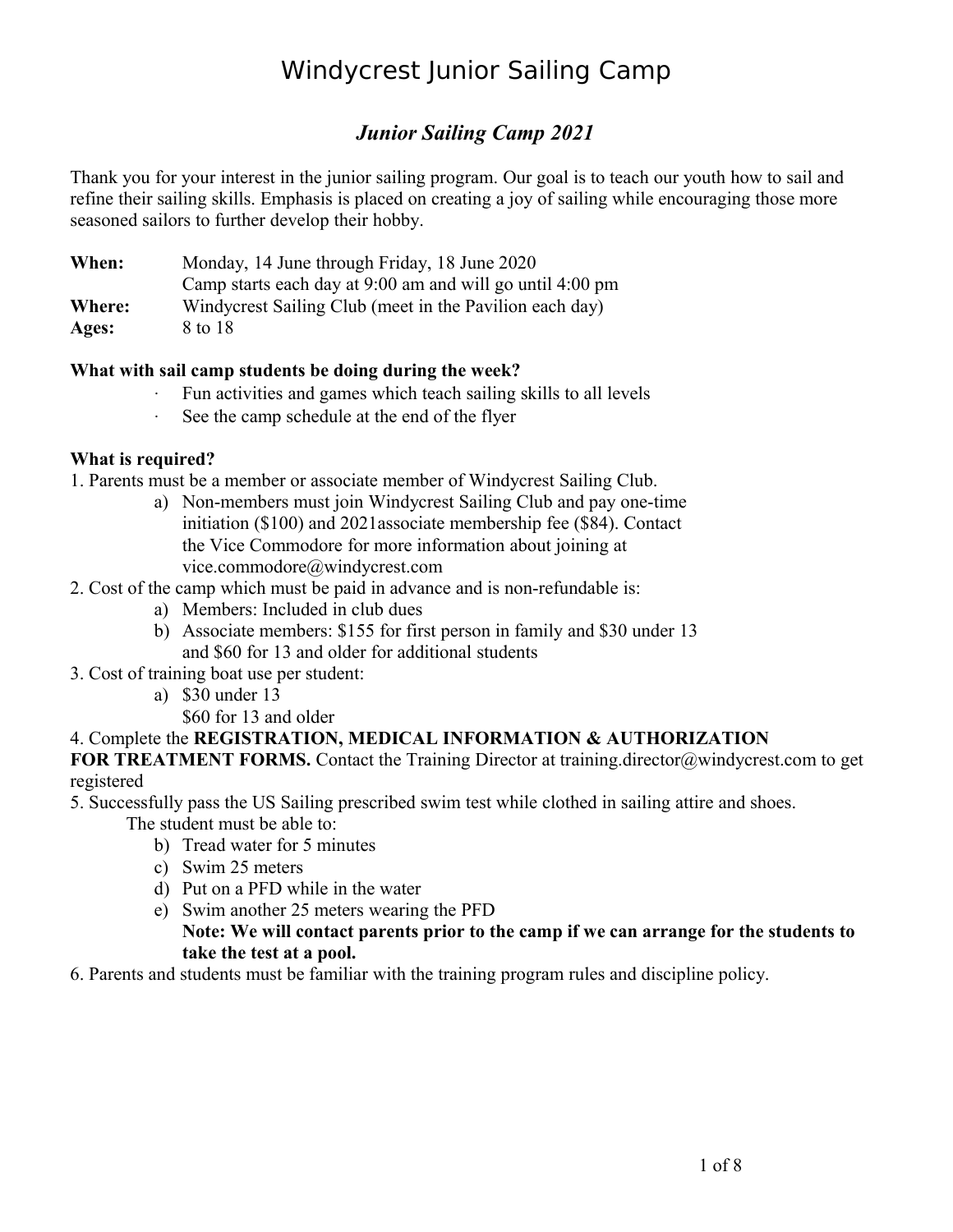### **What do I need to bring to camp?**

- Properly sized PFD (life jacket)
- Water Bottle
- Lunch and snacks
- Sunscreen
- Hat and sailing gloves
- Closed-toed shoes (barefoot, sandals or thongs not allowed)
- Waterproof watch with a timer if you want to practice racing starts
- Red book and course material
- A Positive Mental Attitude (PMA)

## **What is provided?**

- Opti and 420 boats
- Camp T-shirt (short and long sleeve)
- Super soakers

### **Questions?**

Contact:

Training Director Maurice Cassad Phone: 918.766.2176 E-mail: [training.director@windycrest.com](mailto:training.director@windycrest.com)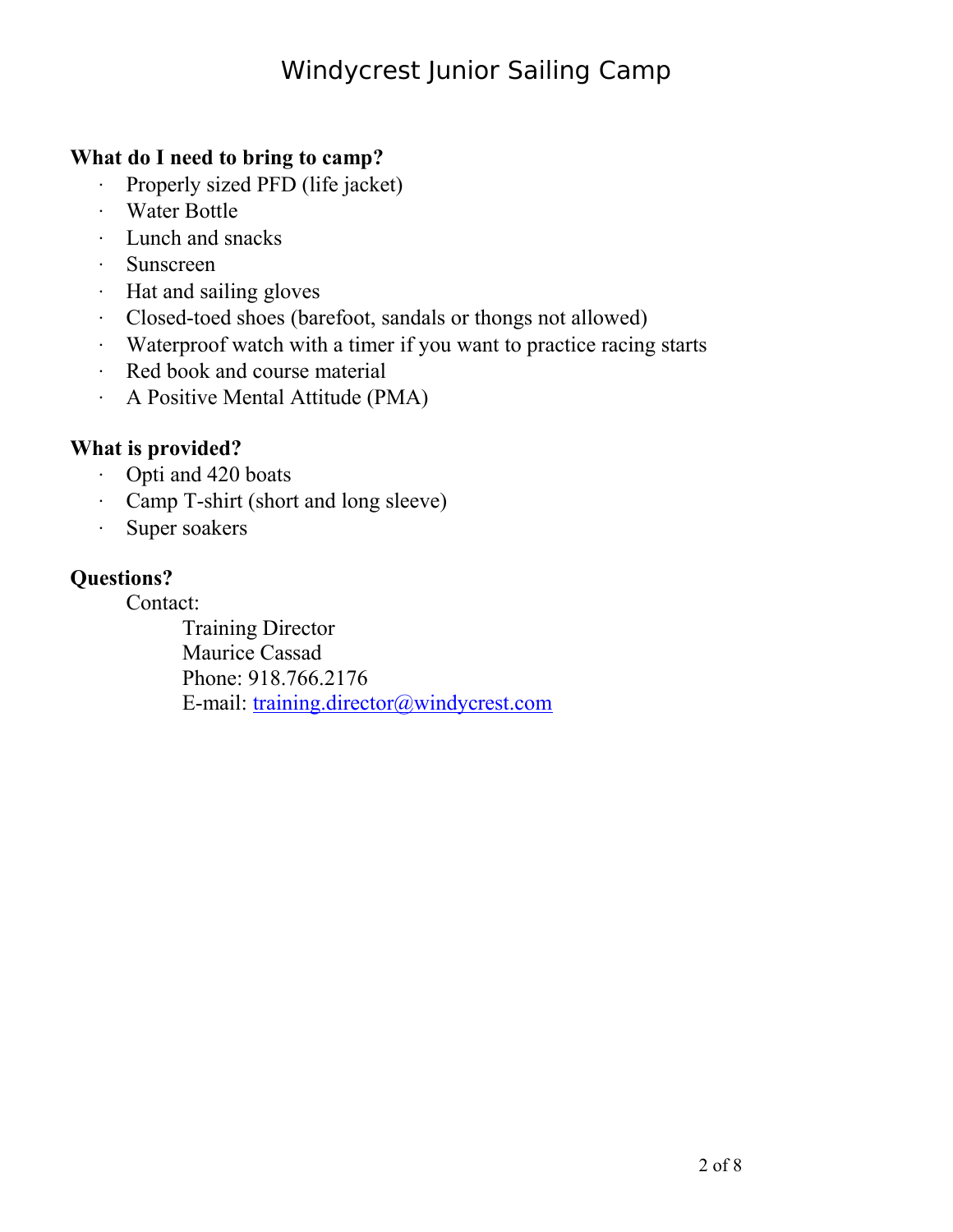#### **Summer Camp Rules**

- BE SAFE and remember to have FUN!
- Be on time for camp.
- Wear Shoes at ALL TIMES. Shoes must be closed toe, no sandals or flip-flops.
- No running, horseplay or rock throwing at Windycrest
- ALWAYS bring your sailing gear, sun protection, dry clothes, lunch and water.
- USE Sunscreen, and reapply as needed
- Follow the directions of the instructors and Windycrest Sailing Club Staff.
- Respect everyone Instructors, fellow sailors, and all club members.
- ALWAYS wear a lifejacket when on the docks or boats.
- Swimming only allowed under instructor supervision. LIFEJACKETS will be worn at all times– NO EXCEPTIONS.
- Students need to make sure their instructor know where they are at all times
- Always use the buddy system Windycrest uses the NO LONE ZONE method for safety.
- Students will not go out on the water without an instructor present
- Take care of the boat you are assigned, report all maintenance issues to your
- instructor. Avoid collisions and hard landings.
- Never sail past the Buoy at the mouth of the Windycrest Cove without instructors present.
- At the end of the day, all boats and gear will be neatly secured. All students will remain on the dock until all boats and gear are stowed. Be a good shipmate and pitch in.
- Make sure your ride is on time, students will not be left unattended.

#### **What is the discipline policy?**

- 1. First offense: Instructor counsels the student
- 2. Second offense: Instructor, Rear Commodore and parent conference
- 3. Third offense: Expulsion from camp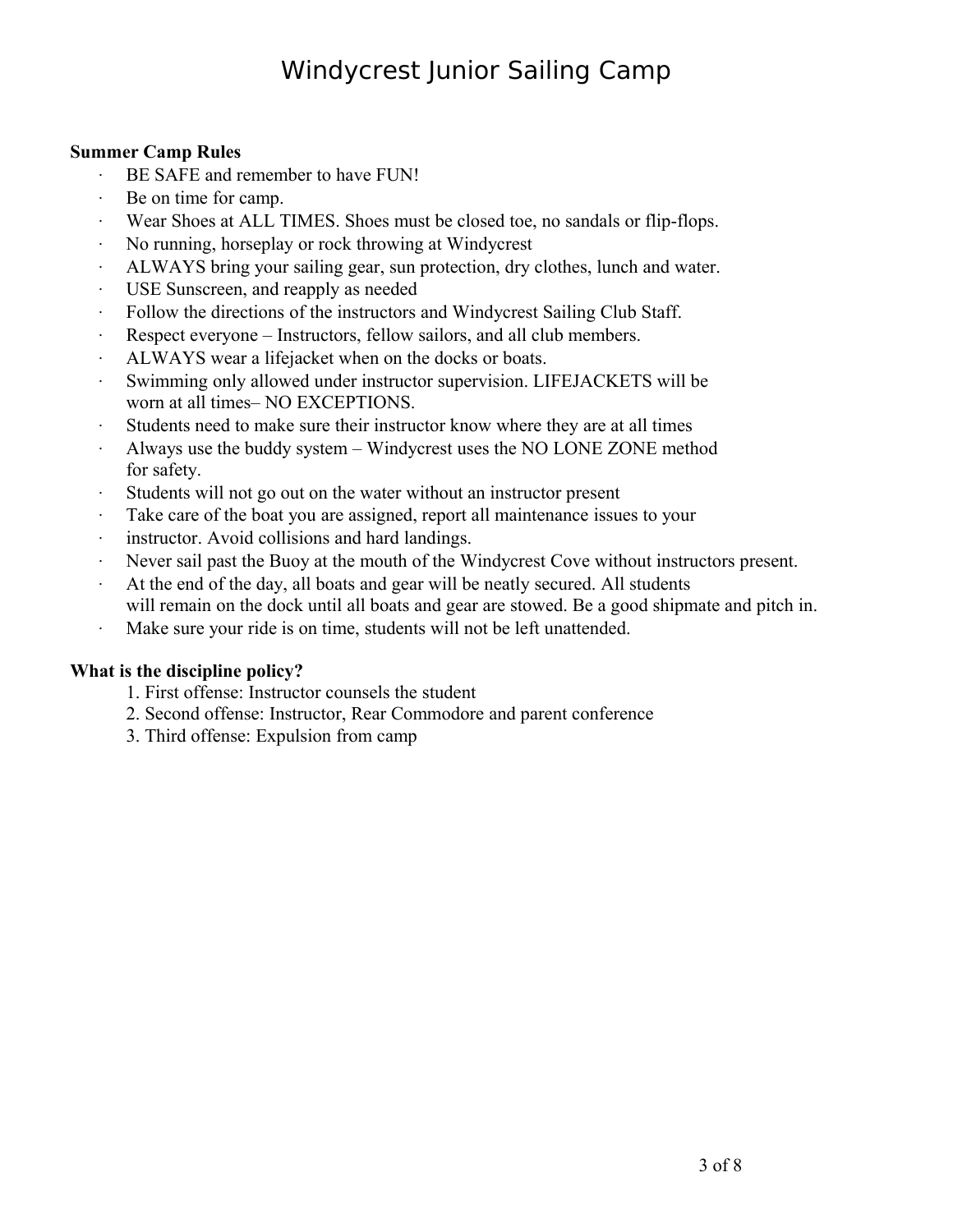## **Day 1**

0800 -0845 Instructor preparation

0845-0915 Meet and greet campers and parents. Take photo of each camper (mug shot), ensure paperwork is filled out and signed before parents leave (Sunscreen). Lunch secured in refrigerator

0915-1015 Knots and points of sail, Tiller Toward Trouble and Trimming Points of sail on the white board – Review course material with campers. There is an expectation that the campers will be familiar with the training material before the start of class. Books will be distributed when signup is completed, so this session is just to see who has a clue and who needs additional instruction.

- 1015-1130 Dock side safety lecture Swim test Boat rigging and name the parts
- 1130-1200 Lunch Break
- 1200-1330 On the water (Sunscreen) Tacking upwind and points of sail Safety Position (all sails luffing) Starting the boat moving and stopping (boat handling) Pirate Limbo – how close can you get to a buoy Race around the breakwater

1330-1400 Water/snack break

1430-1515 On the Water (Sunscreen) Capsize and recovery drills

1515-1600 Recover boats and stow all gear. All Campers remain on the dock until all gear is stowed.

1600 Day 1 complete. Release to parents or designated adult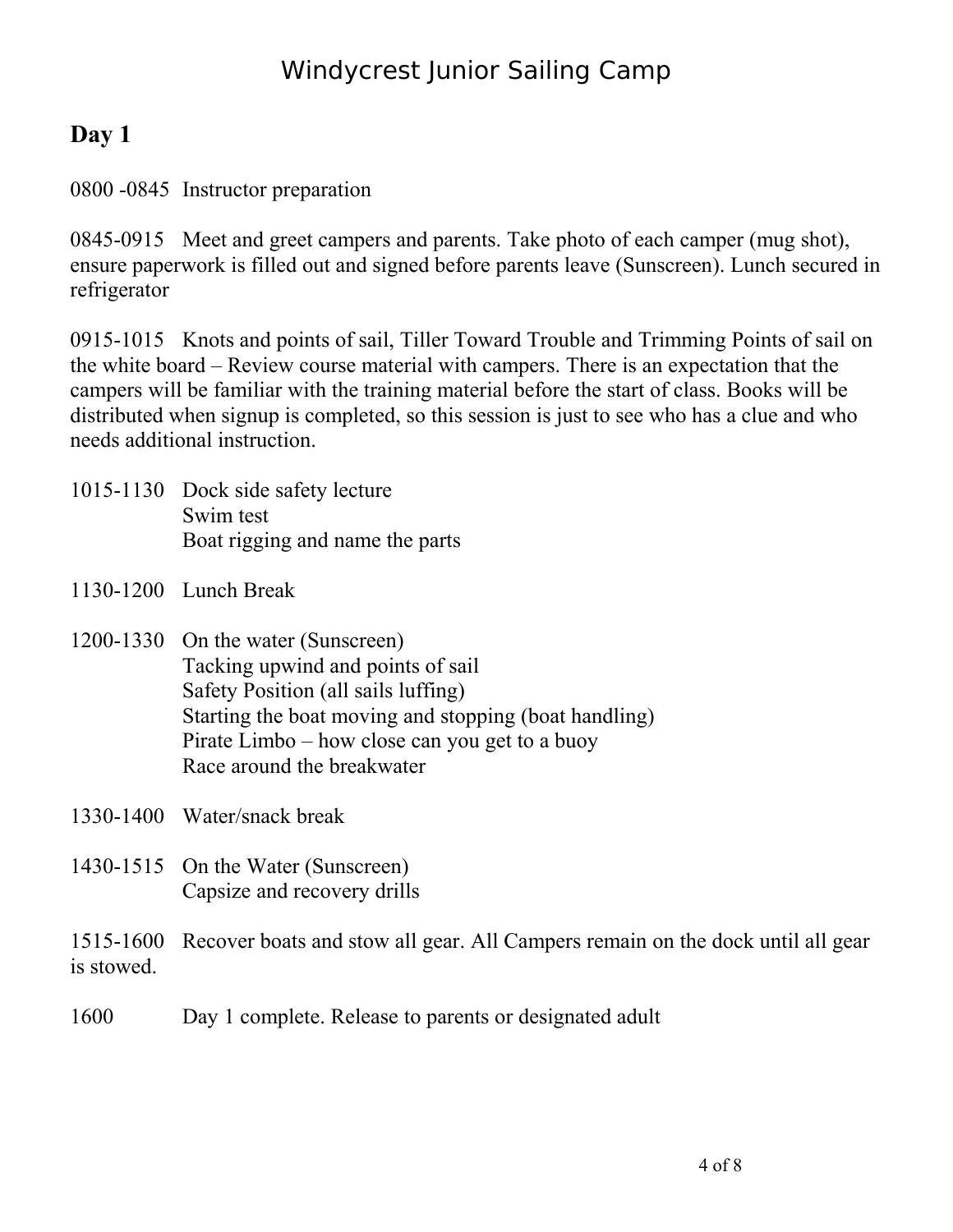## **Day 2**

| 0830-0845 | <b>Instructor Prep</b>                                                   |
|-----------|--------------------------------------------------------------------------|
| 0845-0900 | Camper check in, lunch secured                                           |
| 0900-0930 | Lecture: Sail trimming, boat trimming and body position.<br>(Sunscreen). |
| 0930-1130 | Rig and Sail<br>Follow the leader<br>Tack & Gybe drill (G'Day Mate)      |
| 1130-1200 | Lunch Break.                                                             |
| 1200-1400 | On the water (Sunscreen).<br>Drills as directed by instructors           |
| 1400-1430 | Water/snack and break (Sunscreen).                                       |
| 1430-1515 | Capsize and recovery drills                                              |
| 1515-1600 | Recover boats and stow all gear                                          |
| 1600      | Day 2 complete, Release to parents or designated adult                   |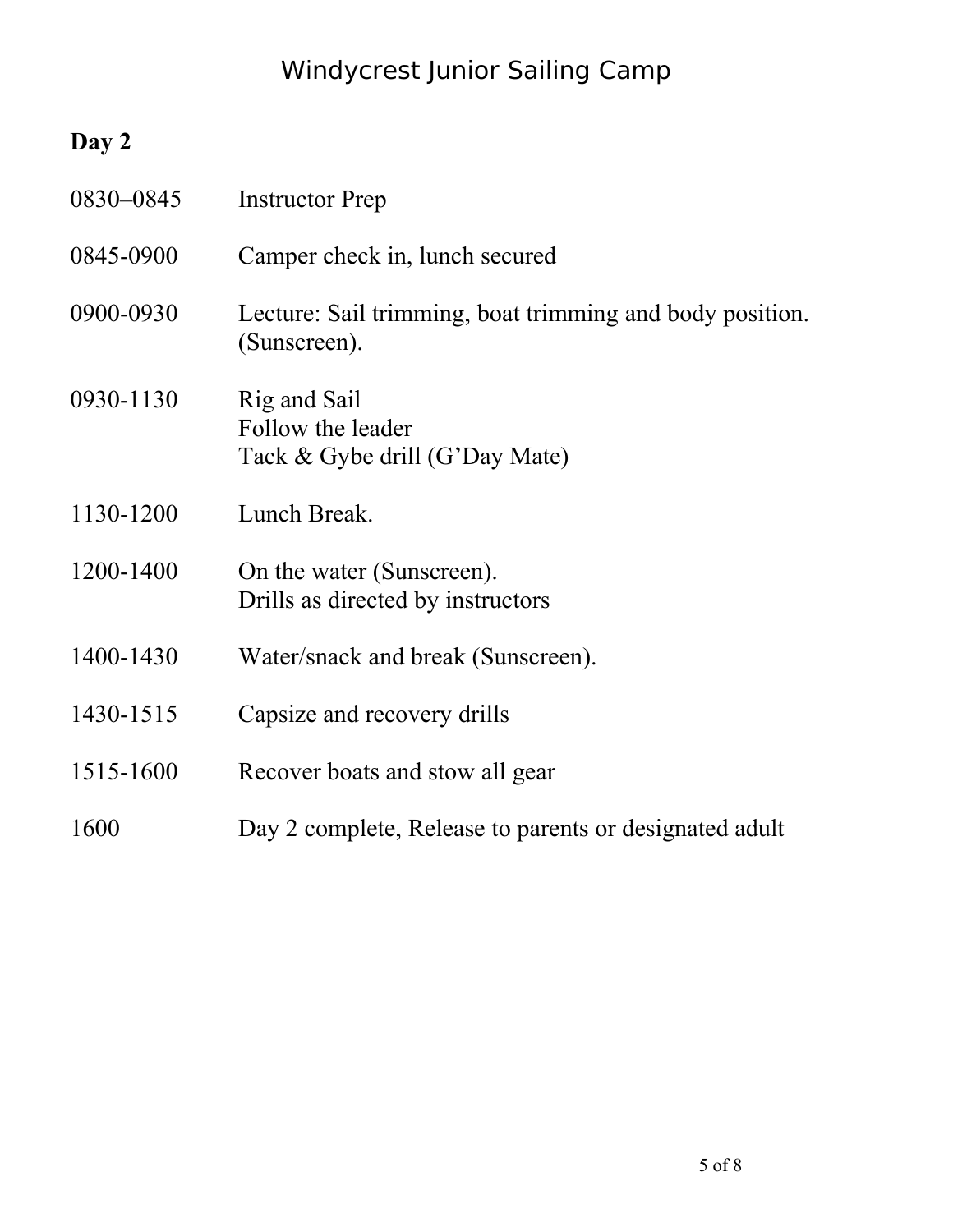## **Day 3**

| 0830-0845 | <b>Instructor Prep</b>                                                                     |
|-----------|--------------------------------------------------------------------------------------------|
| 0845-0900 | Camper check in                                                                            |
| 0900-0930 | Lecture: Racing Starts and Signals (Sunscreen).                                            |
| 0930-1130 | Rig and Sail<br>Drills:<br>Tack and Gybe drill<br>Follow the leader<br>Don't drop the ball |
| 1130-1200 | Lunch Break.                                                                               |
| 1200-1400 | On the water (Sunscreen).<br>Start and short course race (under 15 min) drill              |
| 1400-1430 | Water/snack break (Sunscreen).                                                             |
| 1430-1515 | Start and short course drill                                                               |
| 1515-1600 | Recover boats and stow all gear                                                            |
| 1600      | Day 3 complete, Release to parents or designated adult                                     |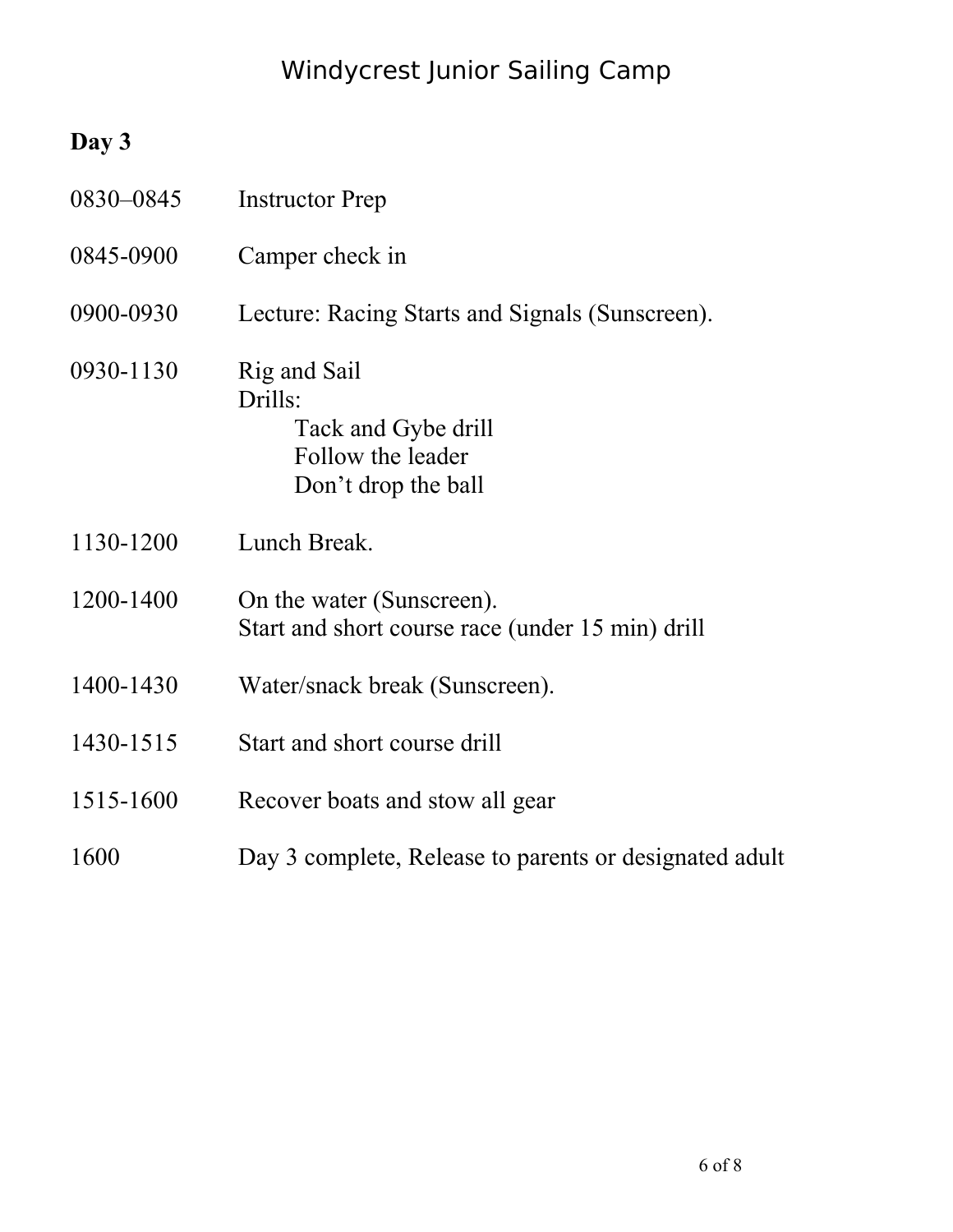## **Day 4**

| 0830-0845 | <b>Instructor Prep</b>                                          |
|-----------|-----------------------------------------------------------------|
| 0845-0900 | Camper check in lunch secured                                   |
| 0900-0930 | Lecture: Racing tactics, reading the starting line (Sunscreen). |
| 0930-1130 | Rig and Sail Sailing Drills as directed                         |
| 1130-1200 | Lunch Break.                                                    |
| 1200-1400 | On the water (Sunscreen).<br>Starting and short course racing   |
| 1400-1430 | Water/snack break (Sunscreen).                                  |
| 1430-1515 | <b>Viking Baths</b>                                             |
| 1515-1600 | Recover boats and stow all gear                                 |
| 1600      | Day 4 complete, Release to parents or designated adult          |